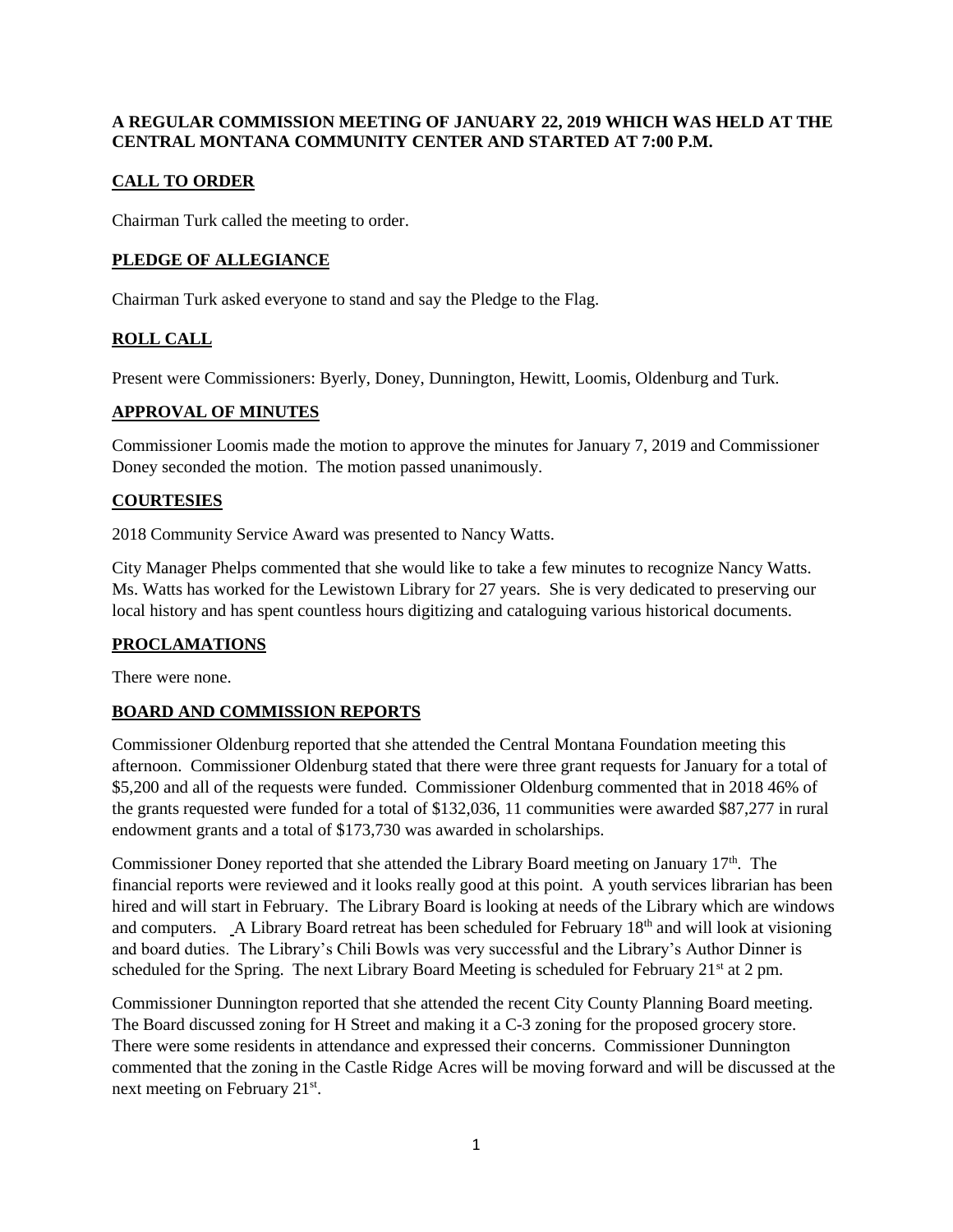#### **CITY MANAGER REPORT**

City Manager Holly Phelps reported on the following issues:

There was an update on the Central Post and Treatment Company site. In November, some penta contaminated soil was removed from the site and disposed of. Additional testing indicated that more soil will need to be removed. The City still needs to explore how the property will be used in the future.

Winter Fair has begun. There are a lot of events scheduled over the next week including the Living with Wildlife conference. Go to [www.montanawinterfair.com](http://www.montanawinterfair.com/) for a complete schedule of events. The Winter Fair continues to grow and get better every year.

The Tax Increment Finance (TIF) Board met and has agreed to serve as the Targeted Economic Development District (TEDD) board as well. They would like to increase the number of board members so that they can have representation for the TEDD area. The City Manager is working with the City Attorney to create a resolution that addresses the management of these districts.

The bridge has been installed over Spring Creek which is part of the Machler loop of the trail system. This bridge was funded through a Recreational Trails Grant. The Friends of the Trails are working on an application for an additional bridge to span Breed Creek in this same area. A huge thank you to the Friends of the Trails for all of their hard work improving trails throughout our community.

An update on several Creekside grant applications. The Committee was awarded \$40,000 from the Coal Board. The City received notice that we did not receive funding through the Tourism Grant Program, but the Department of Commerce encouraged the City to apply for a couple of different grants. One of these grants is on the agenda tonight and the other one will be on the agenda next month. The support of this project from the committee, community and state has been amazing.

Olness and Associates will be here the  $2<sup>nd</sup>$  week in February to conduct our annual audit.

## **CONSENT AGENDA**

Commissioner Hewitt made the motion to approve the consent agenda and Commissioner Doney seconded the motion. The motion passed unanimously. The consent agenda was the acknowledgement of the claims that have been paid from January 1, 2019 to January 16, 2019 for a total of \$49,725.26

## **\*REGULAR AGENDA – Resolutions, Ordinances & Other Action Items:**

1. Discussion and action on allowing City staff to submit the annual Certified Local Government Grant Application to the Montana State Historic Preservation Office and the authorization to enter into a grant agreement once the grant is approved

City Manager Phelps explained that this is a grant application for funding the Historic Preservation Office and is a Federally funded grant. The City is applying for \$5,500 in grant funding. There is a lot of volunteer time and other requirements that are necessary to apply for the grant. The City of Lewistown has been a Certified Local Government Historic Preservation Office for many years. Commissioner Oldenburg made the motion to allow City staff to submit the annual Certified Local Government Grant Application to the Montana State Historic Preservation Office and the authorization to enter into a grant agreement once the grant is approved and Commissioner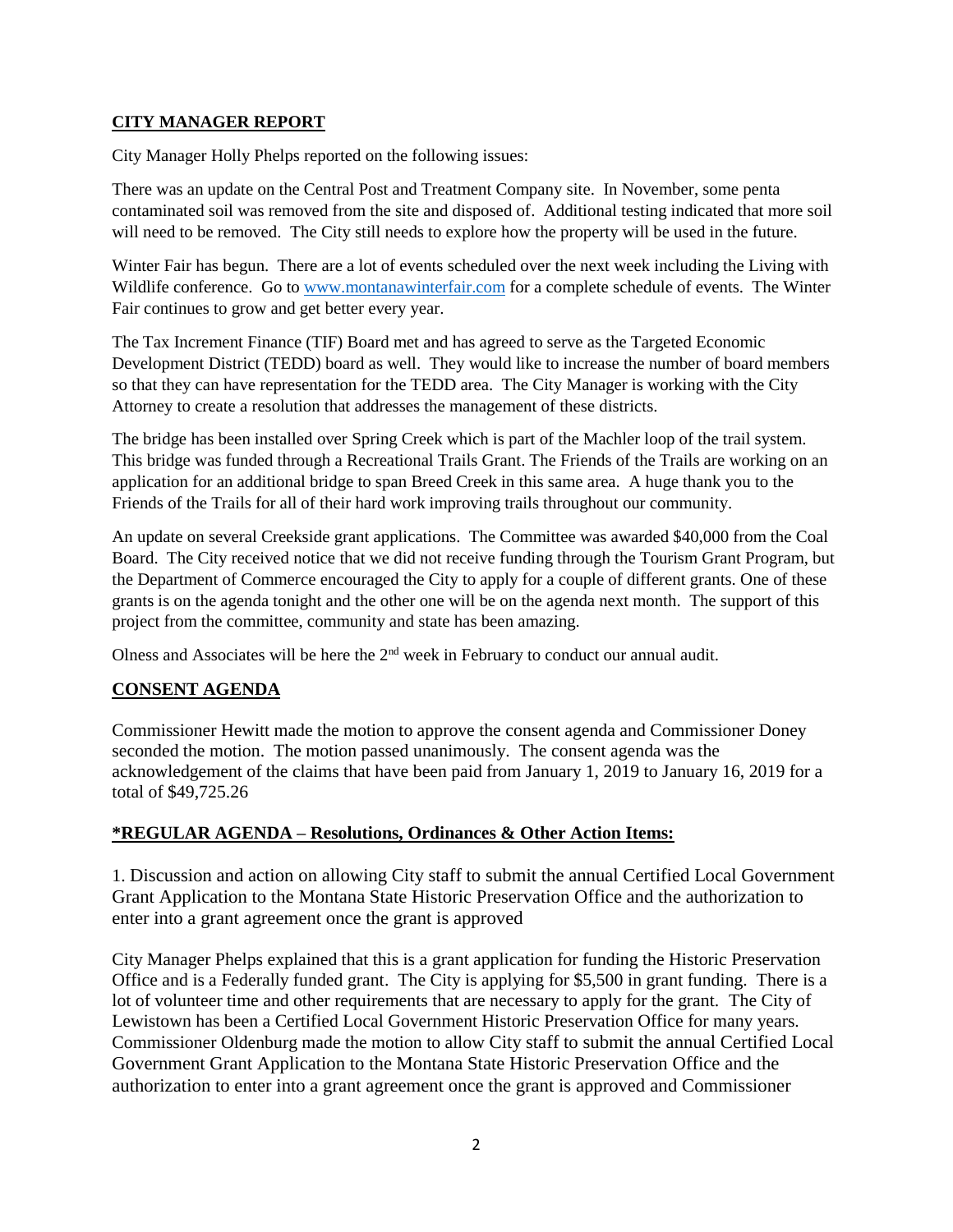Byerly seconded the motion. Commissioner Turk asked for comments from the audience and Commission. There being none, the question was called for and the motion passed unanimously.

2. Public hearing to obtain public comments regarding the City of Lewistown's overall community development needs for economic development, housing and neighborhood revitalization and public facilities, including the needs of low- and moderate-income persons and the possibility of applying for a Montana Community Development Block Grant (CDBG)

Chairman Turk opened the public hearing to obtain public comments regarding the City of Lewistown's overall community development needs for economic development, housing and neighborhood revitalization and public facilities, including the needs of low- and moderateincome persons and the possibility of applying for a Montana Community Development Block Grant (CDBG). City Manager Phelps stated that the Community Development Block Grant program was establish by congress and in Montana it is under the Department of Commerce. The goal of the program is to help empower local government and communities build capacity, resiliency and the resource base to develop strong vibrant communities. CDBG grants can be assist in developing and preserving affordable housing, provide services, create jobs, help local government plan for future growth and development. The grants can also be used for developing plans for projects to help address community needs. City Manager Phelps commented that Ms. Kathie Bailey is in the audience and is the Executive Director for Snowy Mountain Development Corporation (SMDC). SMDC is currently administering the City's housing grant that was awarded to the City to assist in housing rehab. City Manager Phelps stated that currently the only CDBG Planning Grants are the only funds available to municipalities for planning. Municipalities are only allowed to participate in each of the grant types at any one time. Ms. Bailey explained that there are four categories of grants under the CDBG program. The four programs are housing, economic development, community facilities and planning. Ms. Bailey stated that tonight's public hearing is to hear needs of the community especially in light of low to moderate income which is where CDBG is focused at. If a project or need is determined then another public hearing will need to be held for the specific project. Mr. Dick Brown, Chairman of Board of Eagles Manor and there is affordable housing at Eagles Manor. Mr. Brown explained that there is some major upkeep of the building that needs to be done. They would like to apply for a planning grant to see what is needed and the cost. Currently the board is looking to install a second elevator. Ms. Bailey stated that the City can only apply for one planning grant a year. Ms. Bailey further stated that this is a good project for the City to sponsor, but is aware the City has other projects that could use a planning grant. The main need is a housing plan. Further discussion was held. City Manager Phelps stated that tonight is just to discuss the needs of the community. Ms. Bailey explained that the housing groups feel that they can do a housing plan using statistical information from the community. City Manager Phelps explained that housing plans do not have to be completed by professionals and the last one for the City was done by Snowy Mountain Development Corporation. These funds are available to help create jobs and provide on the job training. Commissioner Turk asked for any more comments from the audience and Commission. There being none, the public hearing was closed.

3. Discussion and action on authorizing the City Manager to enter into a contract with the Montana Department of Commerce Community Development Block Grant Program and to sign contract #MT-CDBG-17ED -16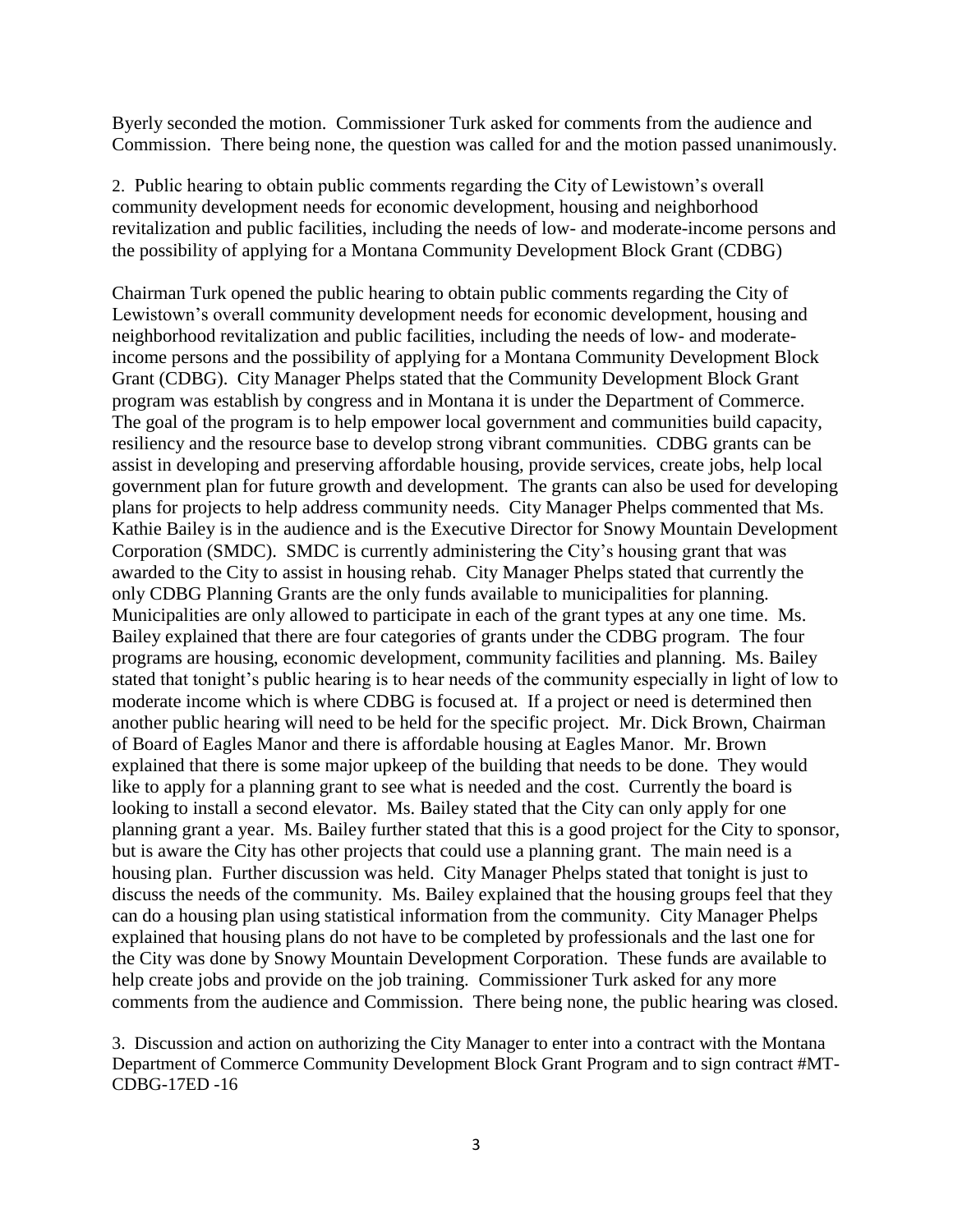City Manager Phelps explained that this is a contract for economic development grant funds for the Central Feed Grilling Company. The City sponsored this grant and was approved by the Commission last spring. The Department of Commerce just got the contract to the City and the amount of the grant is approximately \$35,000. Commissioner Doney made the motion to authorize the City Manager to enter into a contract with the Montana Department of Commerce Community Development Block Grant Program and to sign contract #MT-CDBG-17ED -16 and Commissioner Dunnington seconded the motion. Commissioner Turk asked for comments from the audience and Commission. There being none, the question was called for and the motion passed unanimously.

4. Discussion and action on allowing the City Manager to submit a grant application to the Montana Department of Commerce for the Creekside restrooms and the authorization to enter into a grant agreement once the grant is approved

City Manager Phelps stated that this is a grant application for one of the other grants that is administrated by the Department of Commerce. This grant program is to promote growth and tourism in Montana and promotion of Montana as a location for the production of movies. City Manager Phelps explained that the Department of Commerce encouraged the City to apply for this grant. The grant is for funding the final phase of the Creekside restrooms and the information kiosk. Commissioner Oldenburg made the motion to approve allowing the City Manager to submit a grant application to the Montana Department of Commerce for the Creekside restrooms and the authorization to enter into a grant agreement once the grant is approved and Commissioner Loomis seconded the motion. Commissioner Turk asked for comments from the audience and Commission. There being none, the question was called for and the motion passed unanimously.

5. Discussion and action on awarding the Creekside restrooms bid to Birdwell Builders

City Manager Phelps explained that the City advertised for bids for the Creekside restrooms in September and the bids were due in October. The City received one bid from Birdwell Builders. City Manager Phelps further explained that the ROC group have reviewed the grant funds and are going to continue fundraising for this project. City Manager Phelps explained that the original bid is for \$459,621 and would like to considered the bid alternates which are actual deducts and once the bid is awarded, she will work with the company to do some value engineering to see what can be done. City Manager Phelps would recommend the approving the bid after deducts of \$405,504 to Birdwell Builders. Commissioner Doney made the motion to approve the awarding the Creekside restrooms to Birdwell Builders in the amount of \$405,504 and Commissioner Oldenburg seconded the motion. Commissioner Turk asked for comments from the audience and Commission. There being none, the question was called for and the motion passed unanimously.

# **CITIZENS' REQUESTS**

Mr. Richard Battrick asked if City Manager Phelps had received his application for serving on the City County Planning Board. City Manager Phelps answered yes. Mr. Battrick further stated that he was not notified that the last City County Planning Board was moved to a different location. City Manager Phelps answered that it was advertised and apologized for the inconvenience.

## **COMMISSIONER'S MINUTE**

Commissioner Oldenburg reported that everything is going well on the Education Building and the government shut down has not affected this office.